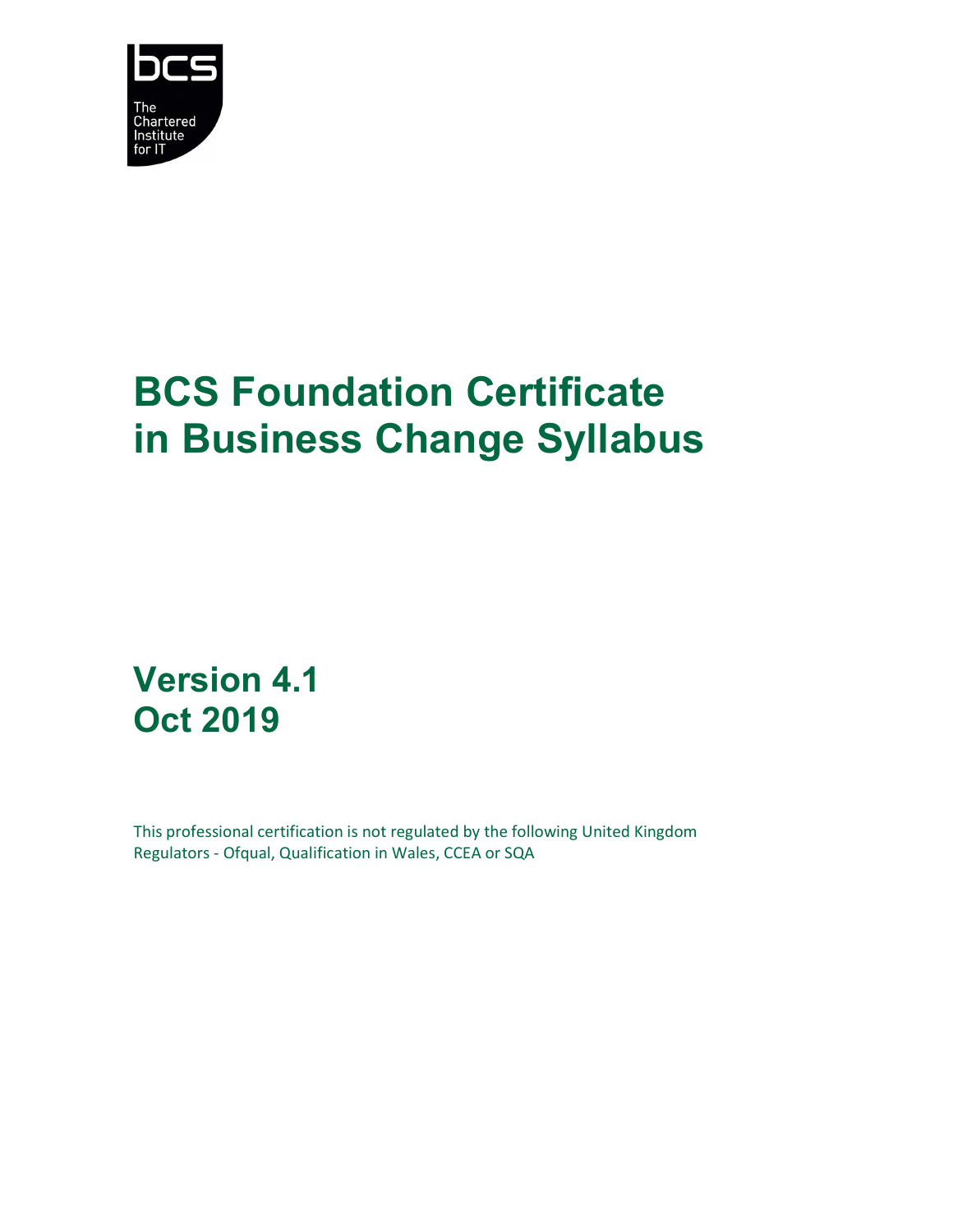### **Contents**

| 1. |  |  |  |
|----|--|--|--|
| 2. |  |  |  |
| 3. |  |  |  |
| 4. |  |  |  |
| 5. |  |  |  |
| 6. |  |  |  |
|    |  |  |  |
|    |  |  |  |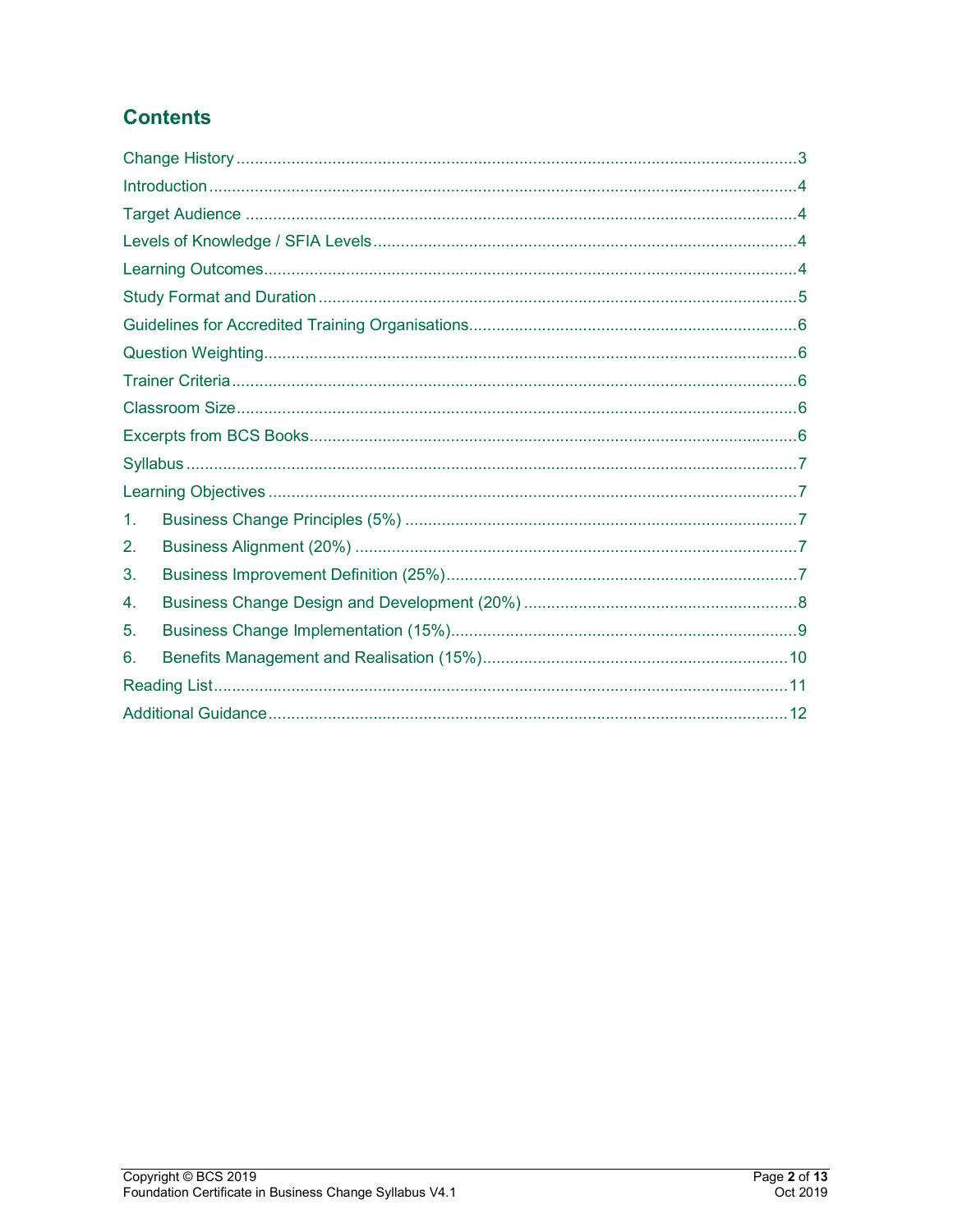# Change History

Any changes made to the syllabus shall be clearly documented with a change history log. This shall include the latest version number, date of the amendment and changes made. The purpose is to identify quickly what changes have been made.

| <b>Version</b><br><b>Number</b>  | <b>Changes Made</b>                                                                                                                                                                                                                                                                                                     |
|----------------------------------|-------------------------------------------------------------------------------------------------------------------------------------------------------------------------------------------------------------------------------------------------------------------------------------------------------------------------|
| Version 4.1<br>Oct 2019          | Removal of Benefits Management: How to Increase the Business Value of IT<br>Projects from reading list as business benefits contained in the Business<br>Analysis Techniques: 99 Essential Tools for Success                                                                                                            |
| Version 4.0<br><b>July 2019</b>  | Refresh of syllabus content.<br>All syllabus sections converted to learning objectives.<br>Target audience included.<br>Knowledge levels amended to K1 and K2.<br>Reading list extended.<br>Additional material streamlined.                                                                                            |
| Version 3.6<br>December<br>2016  | Strapline regarding regulated statement has been added                                                                                                                                                                                                                                                                  |
| Version 3.5<br><b>July 2016</b>  | Updated recommended reading list to remove IT Enabled Business<br>Transformation and to update Business Analysis Techniques to 99 Essential<br>Tools                                                                                                                                                                    |
| Version 3.4<br><b>March 2015</b> | Updated language requirements for extra time and use of dictionaries. Added<br>trainer criteria and class room size. Standardised the trainer requirements.                                                                                                                                                             |
| Version 3.3<br>December 12       | Updated the Reasonable Adjustments Requirements for foreign language<br>candidates                                                                                                                                                                                                                                      |
| Version 3.2<br>September<br>2012 | The addition of business change frameworks, models and techniques                                                                                                                                                                                                                                                       |
| Version 3.1<br><b>July 2012</b>  | Name changed from IT Enabled Business Change. Added in details of extra<br>time for foreign language candidates. Sections 7 & 8 removed. Sections $1 - 6$<br>extended. Section 1 was 15% now 10%. Section 2 was 15% now 20%.<br>Section 3 was 10% now 20%. Section 4 was 15% now 20%<br>Section 5 was 15 % remains 15%. |
| Version 3.0                      | Added Learning hours to Format of the Examination. ISEB replaced with BCS<br>throughout the document. No change to the technical content of the syllabus.                                                                                                                                                               |
| Version 2.0                      | Re-formatted based on new branding guidelines - no change to content.                                                                                                                                                                                                                                                   |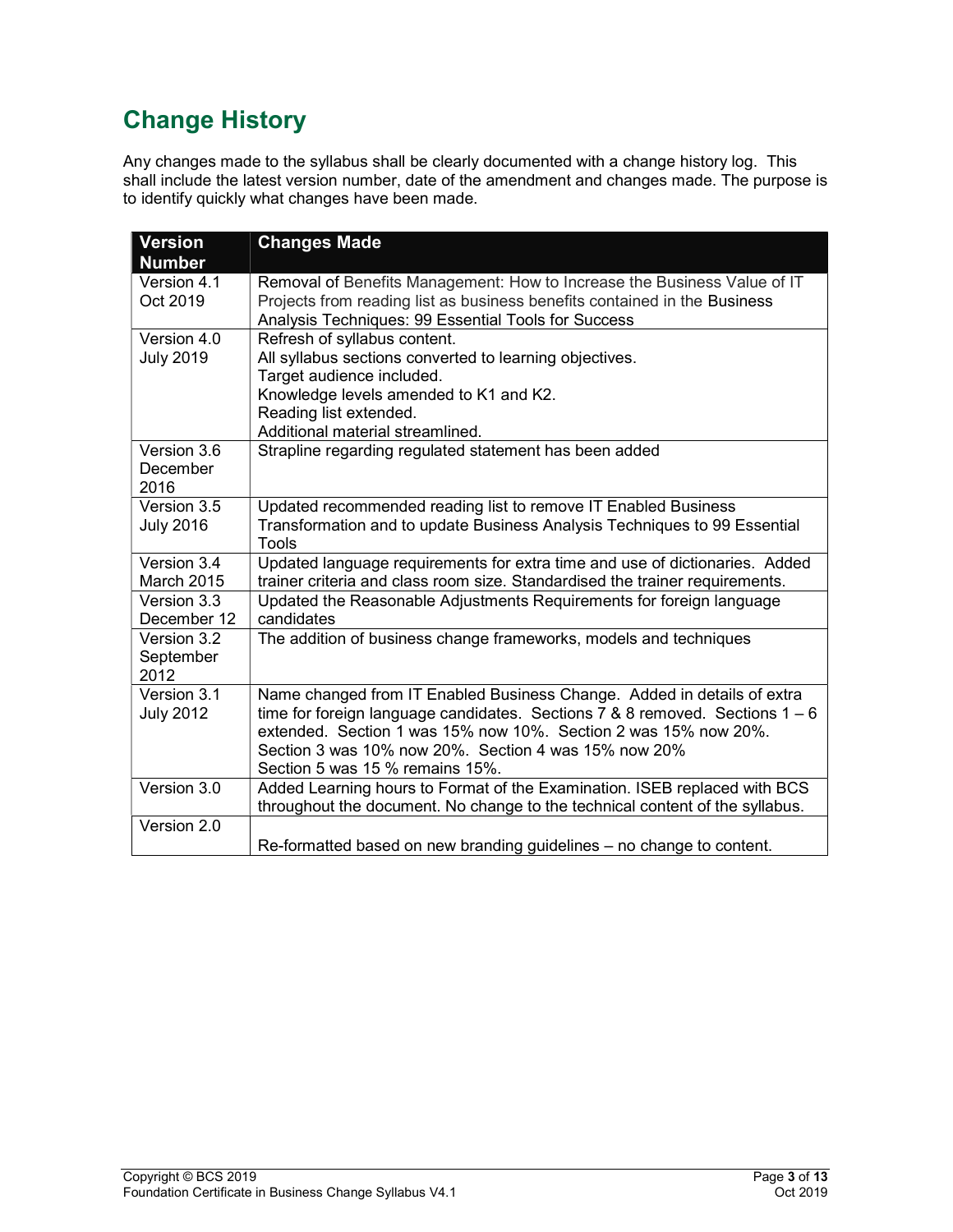### Introduction

The BCS Foundation Certificate in Business Change provides an entry qualification for anyone wishing to gain an understanding of the holistic nature of business change.

The syllabus is based upon a business change lifecycle which incorporates the processes, frameworks and techniques used in business change activities.

The BCS Foundation Certificate in Business Change will be awarded to candidates who are able to demonstrate knowledge and understanding of the activities within the Business Change lifecycle.

### Target Audience

This Foundation Certificate is for people who want to understand business change. This includes relevant processes, frameworks and techniques. Suitable for Business Analysts, Subject Matter Experts, Project Managers, Business Managers, Business Change Managers and Product Owners. This list is not exhaustive and many other roles may benefit.

# Levels of Knowledge / SFIA Levels

This syllabus will provide candidates with the levels of difficulty / knowledge highlighted within the following table, enabling them to develop the skills to operate at the levels of responsibility indicated. The levels of knowledge and SFIA levels are further explained on the website www.bcs.org/levels.

| Level          | <b>Levels of Knowledge</b> | Levels of Skill and Responsibility (SFIA) |
|----------------|----------------------------|-------------------------------------------|
| 7              |                            | Set strategy, inspire and mobilise        |
| 6              | Evaluate                   | Initiate and influence                    |
| 5              | Synthesise                 | Ensure and advise                         |
| 4              | Analyse                    | Enable                                    |
| 3              | Apply                      | <b>Apply</b>                              |
| $\overline{2}$ | Understand                 | <b>Assist</b>                             |
| 1              | Remember                   | <b>Follow</b>                             |

# Learning Outcomes

Candidates should be able to demonstrate knowledge and understanding of Business Change processes, frameworks and techniques in the following areas:

- 1. Business Change Principles
- 2. Business Alignment
- 3. Business Improvement Definition
- 4. Business Change Design and Development
- 5. Business Change Implementation
- 6. Benefits Management and Realisation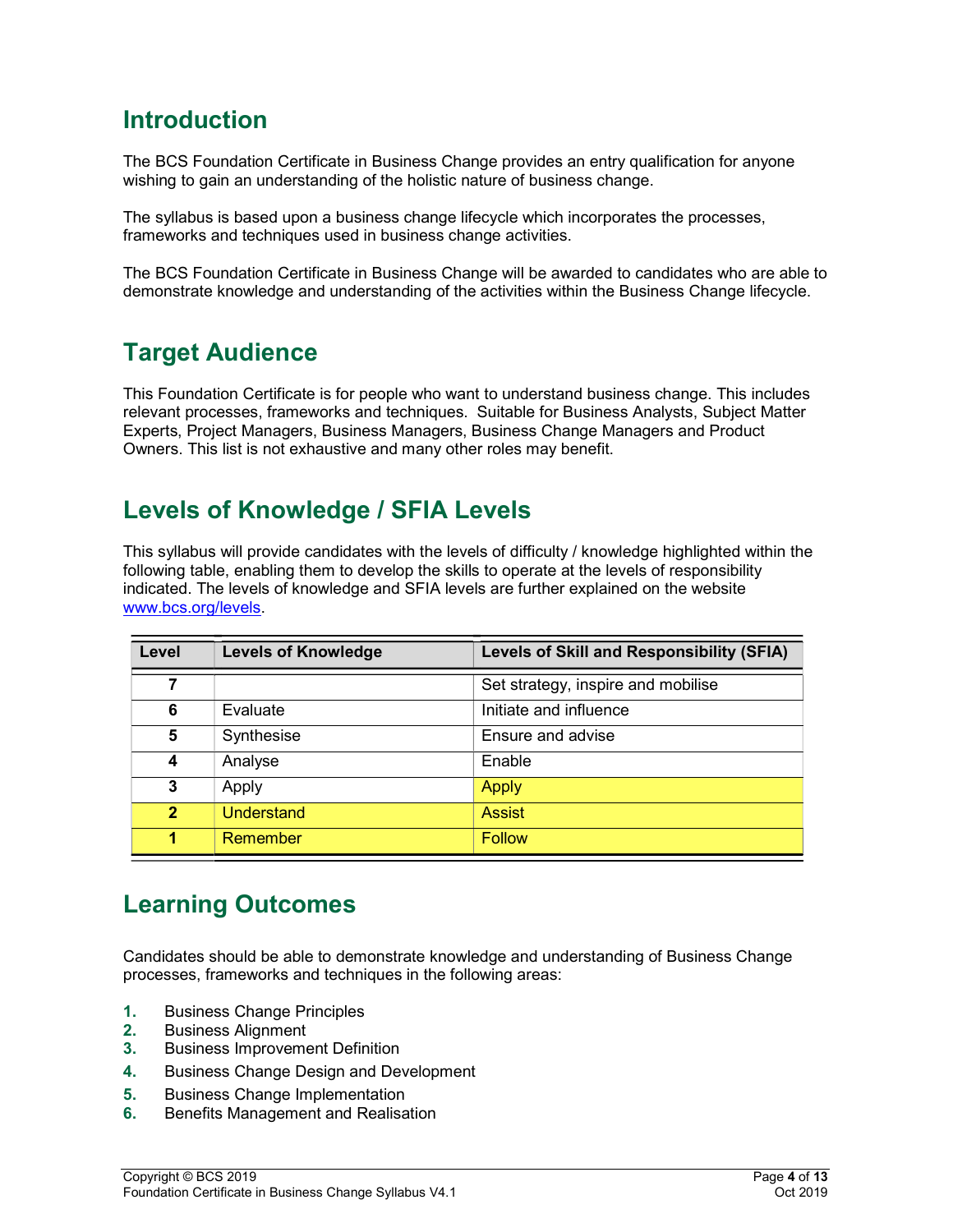# Study Format and Duration

Candidates can study for this certificate in two ways:

- Attending an accredited training course. This will require a minimum of 18 hours of study over a minimum of three days.
- Self-study. Self-study resources include online learning and recommended reading (see syllabus Reading List).

### Eligibility for the Examination

There are no pre-requisites for entry to the examination, although accredited training is strongly recommended.

### Examination Format and Duration

| <b>Type</b> | 40 Multiple Choice questions                             |
|-------------|----------------------------------------------------------|
| Duration    | 60 minutes                                               |
| Supervised  | Yes                                                      |
| Open Book   | No (no materials can be taken into the examination room) |
| Passmark    | 26/40 (65%)                                              |
| Delivery    | Online or paper based.                                   |

### Additional Time

#### For Candidates Requiring Reasonable Adjustments Due to a Disability.

Please refer to the reasonable adjustments policy for detailed information on how and when to apply.

#### For Candidates Whose Language is Not the Language of the Examination

If the examination is taken in a language that is not the candidate's native/official language, then they are entitled to:

- 25% extra time.
- Use their own paper language dictionary (whose purpose is translation between the examination language and another national language) during the examination. Electronic versions of dictionaries will not be allowed into the examination room.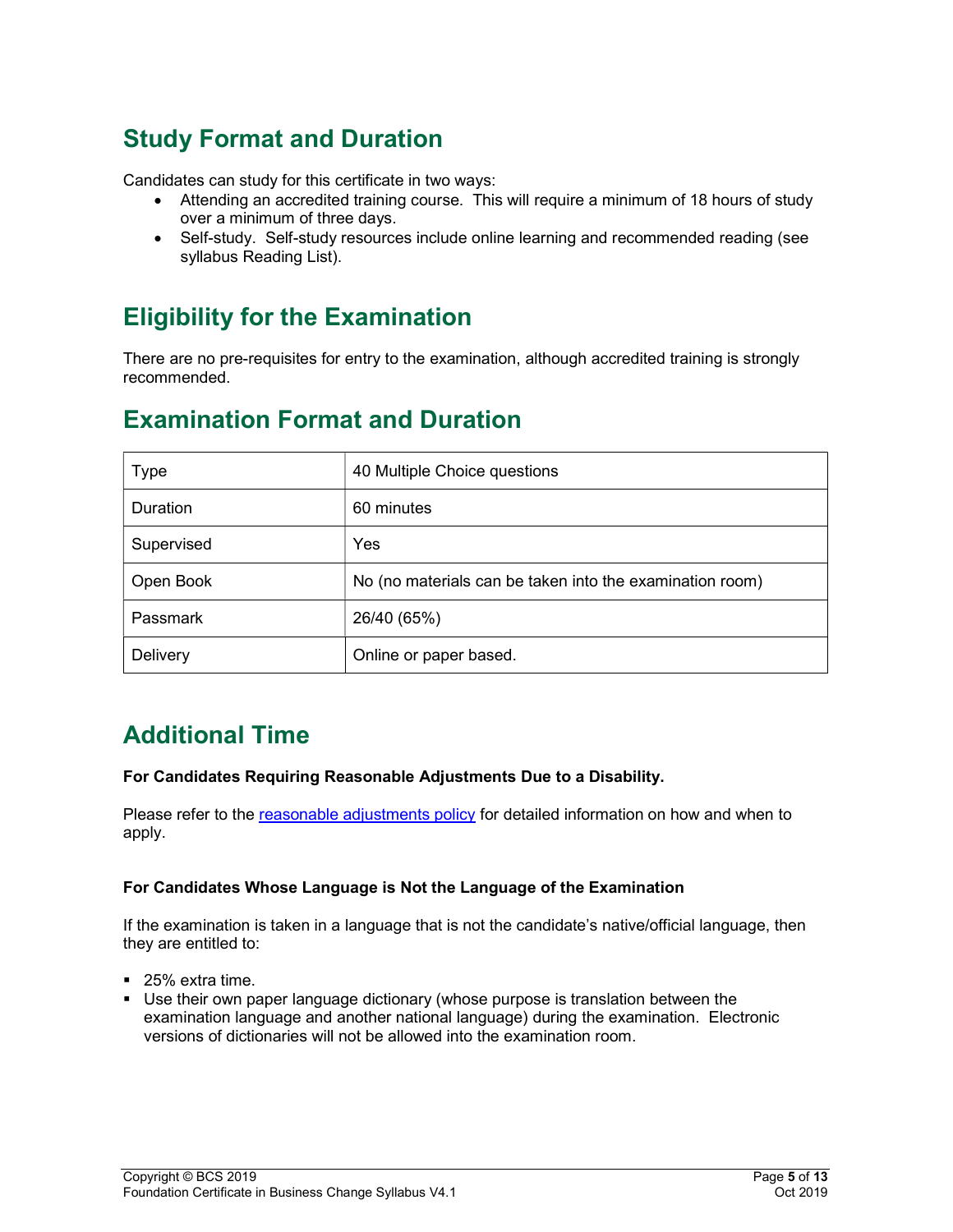# Guidelines for Accredited Training Organisations

Each major subject heading in this syllabus is assigned a percentage weighting. The purpose of this is:

1) Guidance on the proportion of content allocated to each topic area of an accredited course.

2) Guidance on the proportion of questions in the exam.

Courses do not have to follow the same order as the syllabus and additional exercises may be included, if they add value to the training course.

# Question Weighting

| <b>Syllabus Area</b>                          | <b>Target number of questions</b> |
|-----------------------------------------------|-----------------------------------|
| <b>Business Change Principles</b>             |                                   |
| <b>Business Alignment</b>                     | 8                                 |
| <b>Business Improvement Definition</b>        | 10                                |
| <b>Business Change Design and Development</b> | 8                                 |
| <b>Business Change Implementation</b>         | 6                                 |
| Benefits Management and Realisation           | 6                                 |
| <b>Total</b>                                  | <b>40 Questions</b>               |

### Trainer Criteria

| Criteria   • | Hold the Certificate in Business Change                                    |
|--------------|----------------------------------------------------------------------------|
|              | Have 10 days training experience or hold a train the trainer qualification |
|              | Have a minimum of 3 years practical experience in business change          |

### Classroom Size

| <b>Trainar</b><br>.<br>rainer to<br>cano<br>шоэ<br>'U I dill | . .<br>ı |
|--------------------------------------------------------------|----------|
|                                                              |          |

### Excerpts from BCS Books

Accredited Training Organisations may include excerpts from BCS books in course materials. To use excerpts from the books, a licence from BCS is required, which will be considered on request by contacting the Head of Publishing at BCS.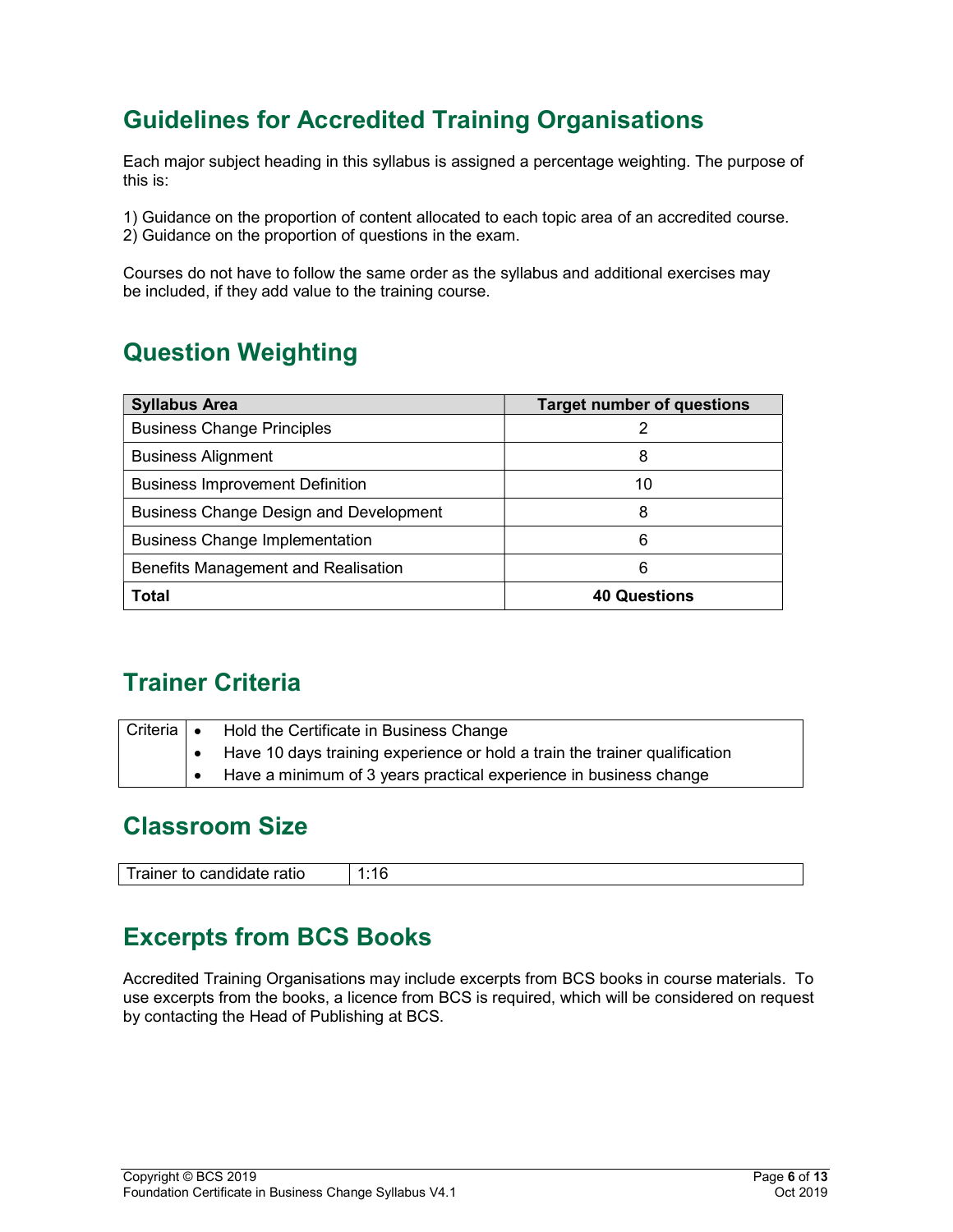# Syllabus

### Learning Objectives

### 1. Business Change Principles (5%)

Candidates will be able to:

- 1.1. Explain the degrees of business change
	- 1.1.1. Venkatraman's Business Transformation Model
- 1.2. Describe the business change lifecycle

### 2. Business Alignment (20%)

Candidates will be able to:

- 2.1. Identify the three aspects specific to an organisation with which any business change must align:
	- 2.1.1. The external environment
	- 2.1.2. The enterprise architecture
	- 2.1.3. VMOST (vision, mission, objectives, strategy and tactics)
- 2.2. Explain the process and techniques used to develop a SWOT analysis (Strengths, Weaknesses, Opportunities, Threats).
	- 2.2.1. Techniques to analyse the external environment
		- 2.2.1.1. PESTLE analysis
			- 2.2.1.2. Porters Five Forces analysis
	- 2.2.2. Techniques to analyse the internal environment
		- 2.2.2.1. VMOST
		- 2.2.2.2. Resource Audit
- 2.3. Describe frameworks used when analysing organisational culture
	- 2.3.1. Handy's Model of Organisational Culture
	- 2.3.2. The Cultural Web
- 2.4. Describe Hofstede's Dimensions of National Culture
- 2.5. Explain the balanced scorecard, critical success factors (CSF) and key performance indicators (KPI).

### 3. Business Improvement Definition (25%)

- 3.1. Explain the applicability, advantages and disadvantages of the following investigation techniques:
	- 3.1.1. Interviews
	- 3.1.2. Observation
	- 3.1.3. Workshops
	- 3.1.4. Scenarios
	- 3.1.5. Surveys
	- 3.1.6. Document analysis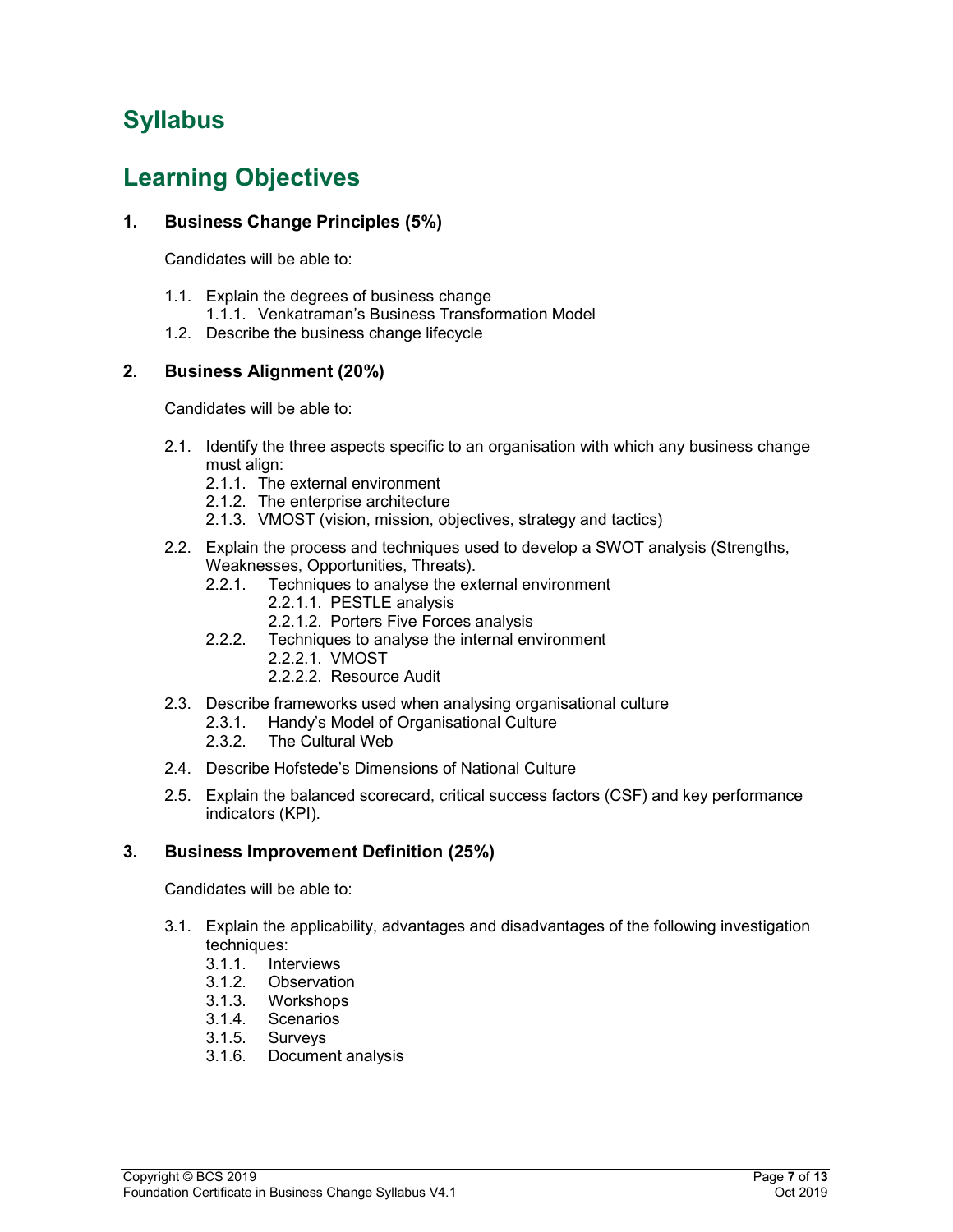- 3.2. Describe the techniques to analyse the root causes of problems
	- 3.2.1. Fishbone (Ishikawa) diagrams
	- 3.2.2. Mind Maps
	- 3.2.3. Rich Pictures
- 3.3. Identify categories of stakeholder: Stakeholder Wheel
- 3.4. Explain techniques to analyse and manage stakeholders
	- 3.4.1. Power/Interest Grid
	- 3.4.2. CATWOE
	- 3.4.3. RACI Chart
- 3.5. Explain the gap analysis process, comparing existing and target states
- 3.6. Explain the process for evaluating options
	- 3.6.1. Identifying options
	- 3.6.2. Evaluating feasibility: business feasibility, technical feasibility and financial feasibility
- 3.7. Describe the contents and structure of a business case
	- 3.7.1. Background and objectives
	- 3.7.2. Options
	- 3.7.3. Categories of costs and benefits
	- 3.7.4. Impact assessment
	- 3.7.5. Risk assessment
- 3.8. Distinguish between investment appraisal techniques
	- 3.8.1. Payback
	- 3.8.2. Discounted cash flow
	- 3.8.3. Internal rate of return
- 3.9. Distinguish between the change programme and the change project
- 3.10. Requirements
	- 3.10.1. Describe requirements definition
	- 3.10.2. Describe the Requirements Engineering Framework: Elicitation, Analysis, Validation, Documentation and Management
	- 3.10.3. Describe the types of Requirement: General, Technical, Functional and Non-**Functional**
	- 3.10.4. Represent the scope of the selected option: Use case diagrams

### 4. Business Change Design and Development (20%)

- 4.1. Describe the POPIT (People, Organisation, Process, Information and Technology) model
	- 4.1.1. People
		- 4.1.1.1. Identify the people related areas to be considered within a Business Change initiative
			- o skills
			- o recruitment
			- $\circ$  staff development
			- $\circ$  motivation and reward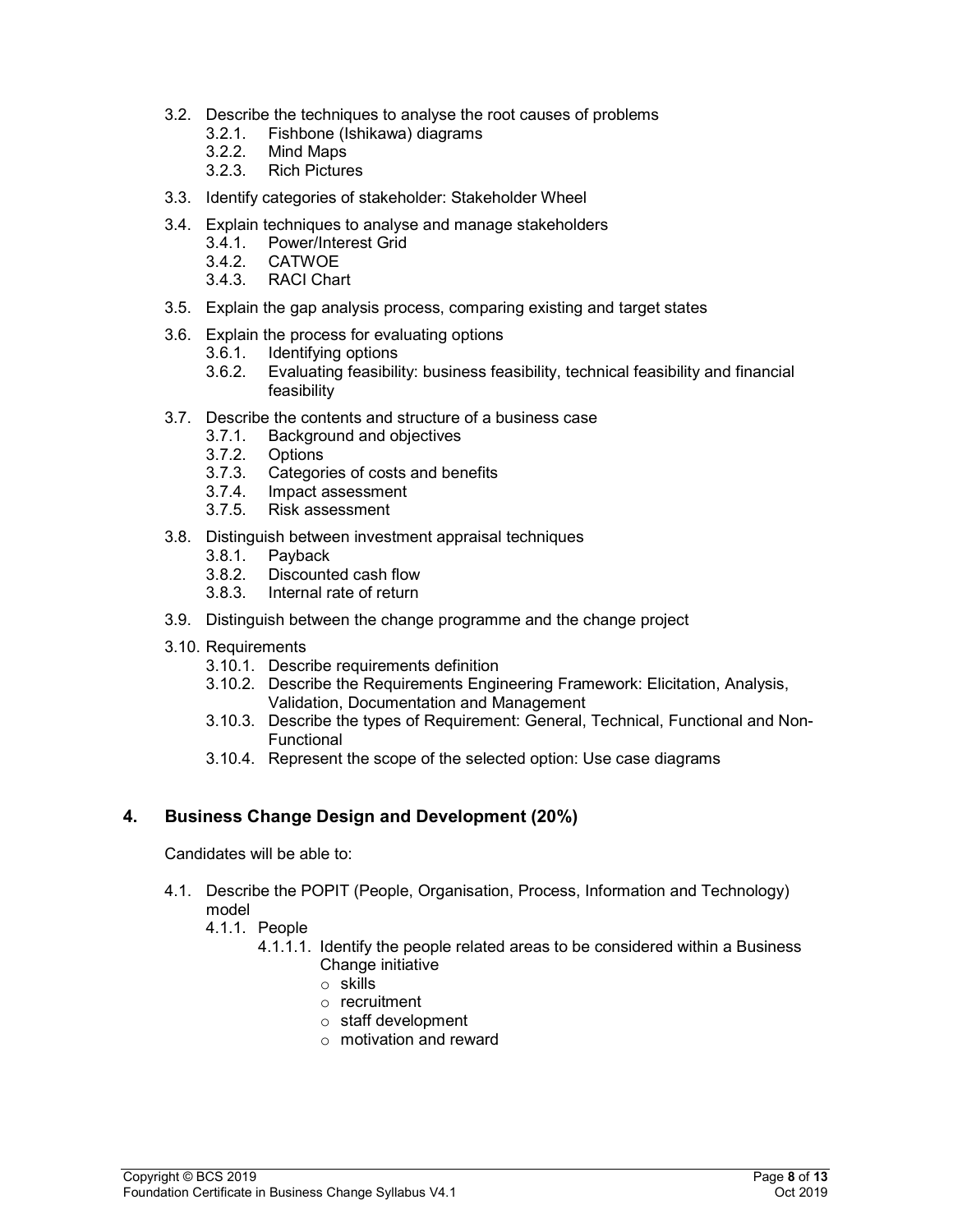- 4.1.2. Organisation
	- 4.1.2.1. Describe types of organisational structures by
		- o function geography or product
		- o flat and tall structures
		- o centralised and decentralised
	- 4.1.2.2. Explain the impact of business change on team structures and roles
- 4.1.3. Process
	- 4.1.3.1. Distinguish between a functional and process view
	- 4.1.3.2. Describe the components of a business process model (Swimlane diagram):
		- o actors
		- o tasks
		- o swimlanes
		- o process flow
		- o initiating business event
		- o decisions
		- o outcome
	- 4.1.3.3. Distinguish between current (as is) and improved (to be) business process models.
- 4.1.4. Information:
	- 4.1.4.1. Explain the rationale for data modelling
	- 4.1.4.2. Describe the components of a Class Model
		- o classes
		- o attributes
		- o associations
- 4.1.5. Technology:
	- 4.1.5.1. Explain the advantages and disadvantages of bespoke software
	- development and off-the-shelf software package procurement
	- 4.1.5.2. Describe the Waterfall lifecycle
	- 4.1.5.3. Describe the Agile approach to software development
		- o iterative development
		- o incremental delivery
- 4.2 Describe testing in the business change process 4.2.1 Describe the extended "V" model.

#### 5. Business Change Implementation (15%)

- 5.1. Explain business readiness assessment
	- 5.1.1. POPIT model
	- 5.1.2. Force Field Analysis
	- 5.1.3. Kotter approach to change
- 5.2. Describe the process for implementing the solution
	- 5.2.1. Implementation approaches
		- 5.2.1.1. Direct changeover (or "big bang")
		- 5.2.1.2. pilot
		- 5.2.1.3. parallel running
		- 5.2.1.4. phased
	- 5.2.2. Lewin's Model of Organisational Change unfreeze, transition, freeze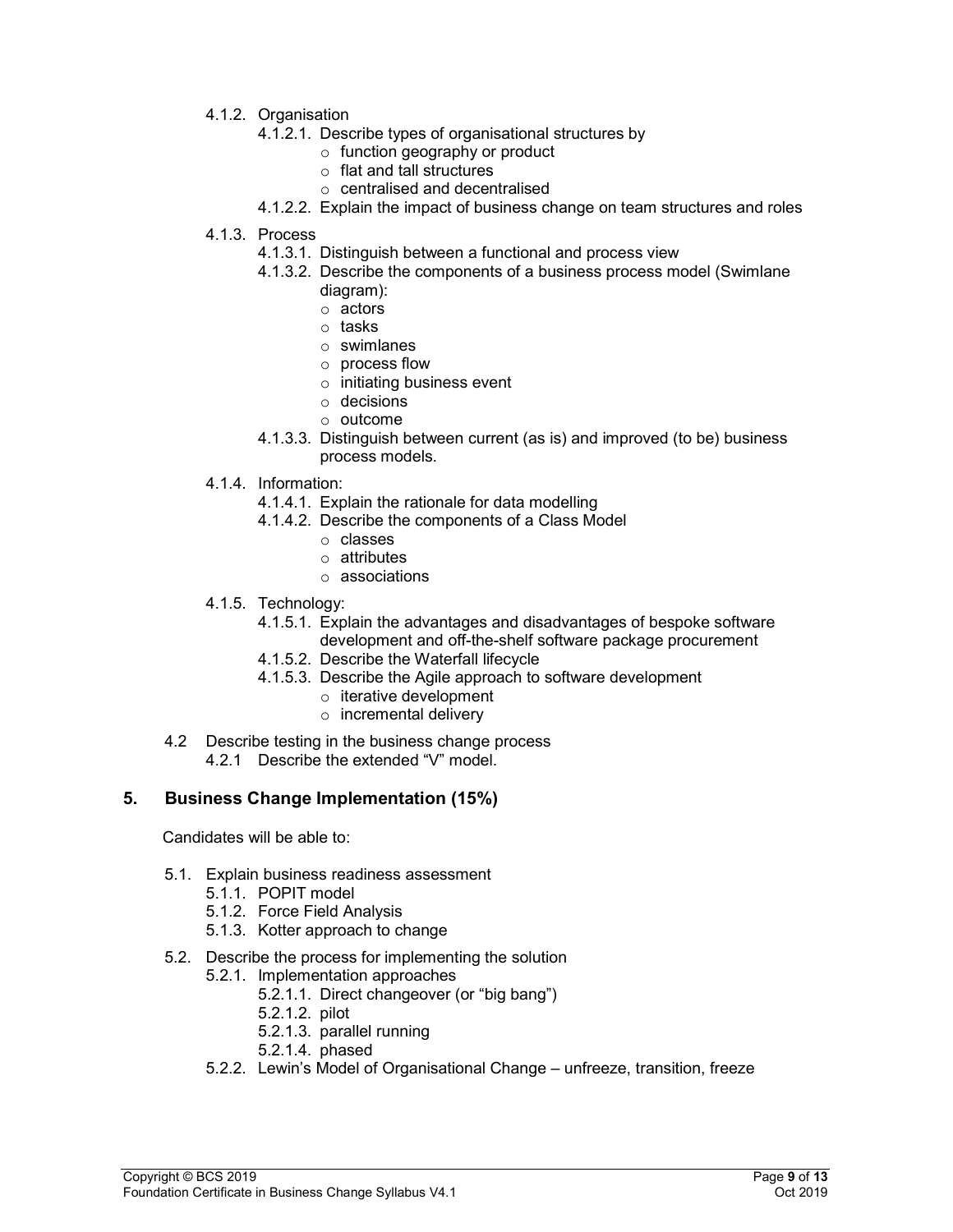- 5.3. Explain responses to change
	- 5.3.1. Emotional impact of changes: SARAH model
	- 5.3.2. The conscious competence learning model
- 5.4 Explain the purpose of post-implementation review

### 6. Benefits Management and Realisation (15%)

- 6.1. Describe benefits management process/lifecycle
- 6.2. Describe benefits categories
	- 6.2.1. financial
	- 6.2.2. quantifiable
	- 6.2.3. measurable
	- 6.2.4. observable
- 6.3. Describe the role of the Benefit Owner
- 6.4. Describe the contents of the benefits plan
- 6.5. Explain the purpose, conduct and outcomes of a benefits review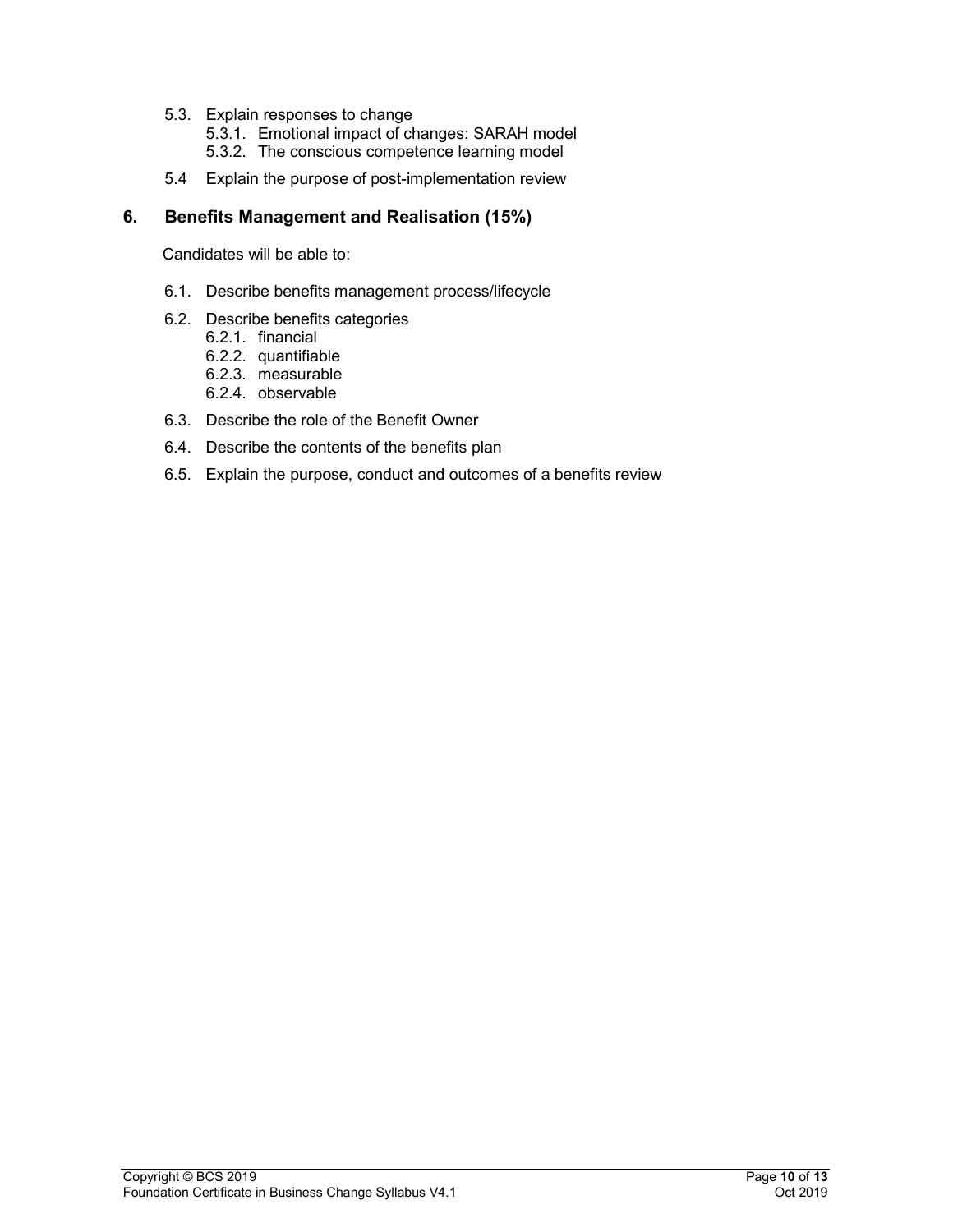# Reading List

Title Business Analysis (3<sup>rd</sup> Edition) Author Debbie Paul, James Cadle and Donald Yeates Publisher BCS Learning & Development Publication Date October 2014 ISBN Paperback: 978-1-78017-277-4 URL http://shop.bcs.org

Title: Business Analysis Techniques: 99 Essential Tools for Success (2<sup>nd</sup> Edition) Authors: Debra Paul & James Cadle Publisher: BCS Publication Date: September 2014 ISBN: 978-1780172736 URL: http://shop.bcs.org

Title: Professional Issues in Information Technology (2<sup>nd</sup> Edition) Author: Frank Bott Publisher: BCS Publication Date: January 2014 ISBN: 978-1-78017-180-7 URL: http://shop.bcs.org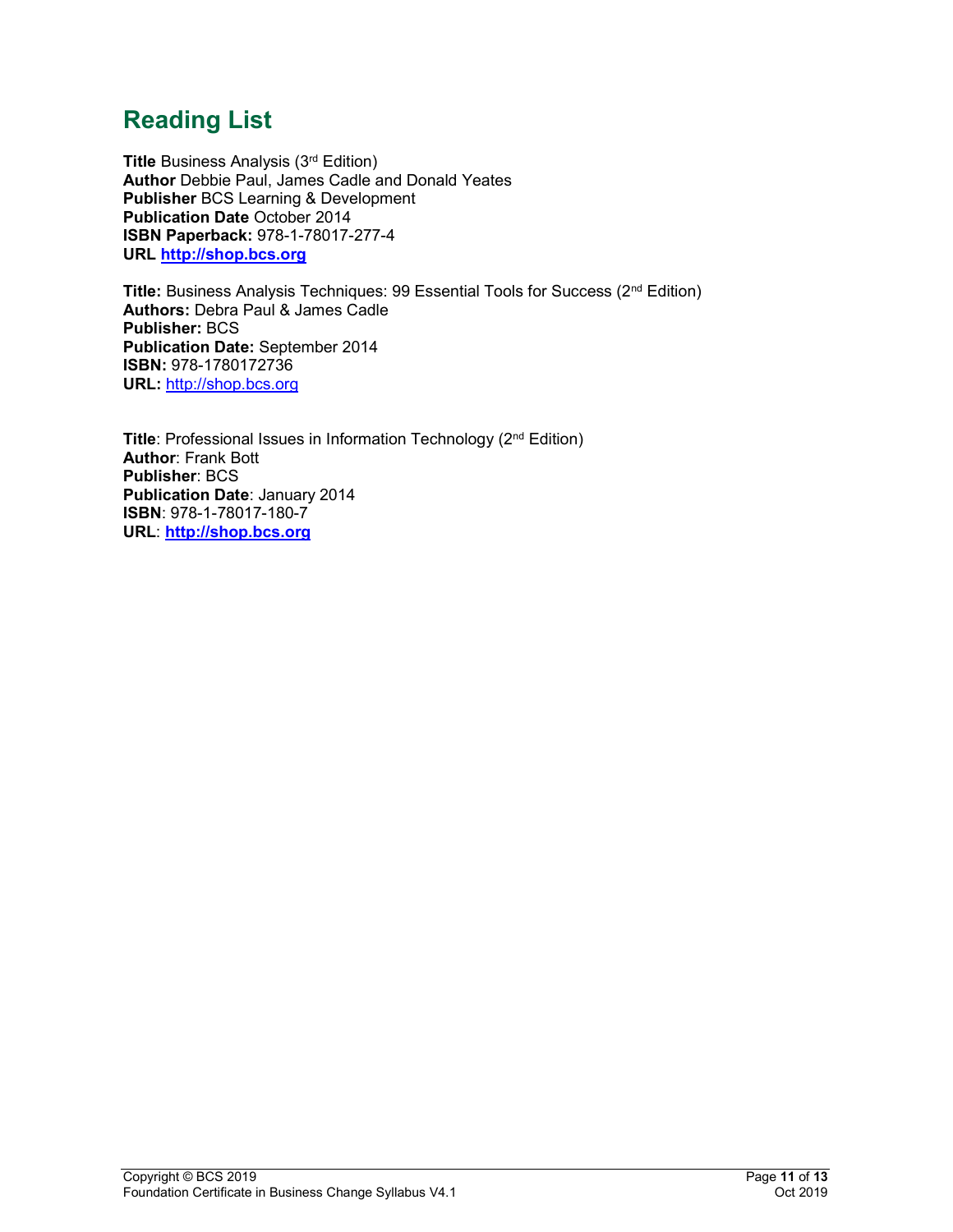# Additional Guidance

### 1. Business Change Principles

### Venkatraman's Business Transformation Model

Venkatraman's model shows five degrees of IT Enabled Business Transformation. These levels represent increasing levels of business change and benefits:

| <b>Evolutionary</b>  | <b>Localised Exploitation</b>         | Deployment of individual systems. For<br>example, the use of a specific system<br>such as a sales support package within<br>a customer services environment.                    |
|----------------------|---------------------------------------|---------------------------------------------------------------------------------------------------------------------------------------------------------------------------------|
|                      | Integral Integration                  | Use of IT across a business process.<br>May include a replacement of existing<br>systems by an integrated package, for<br>example to link distribution to customer<br>services. |
| <b>Revolutionary</b> | <b>Business Process</b><br>Redesign   | IT is used as a lever to redesign the<br>organisation and the business<br>processes.                                                                                            |
|                      | <b>Business Network</b><br>Redesign   | Use of IT to change the relationships<br>and information exchange across the<br>participants in a business network of<br>organisations.                                         |
|                      | <b>Business Scope</b><br>Redefinition | The use of IT to redefine the business<br>scope, including partnerships with other<br>organisations.                                                                            |

### 3. Business Improvement Definition

#### 3.9 Distinguish between the change programme and the change project

#### Change programme

A change programme is a temporary enterprise composed of a number of inter-dependent projects and provides a means of co-ordinating the work of these projects in order to deliver defined business outcomes.

#### Change project

A change project is a temporary enterprise created to achieve specified objectives and deliver required products while working within a defined scope and set of constraints.